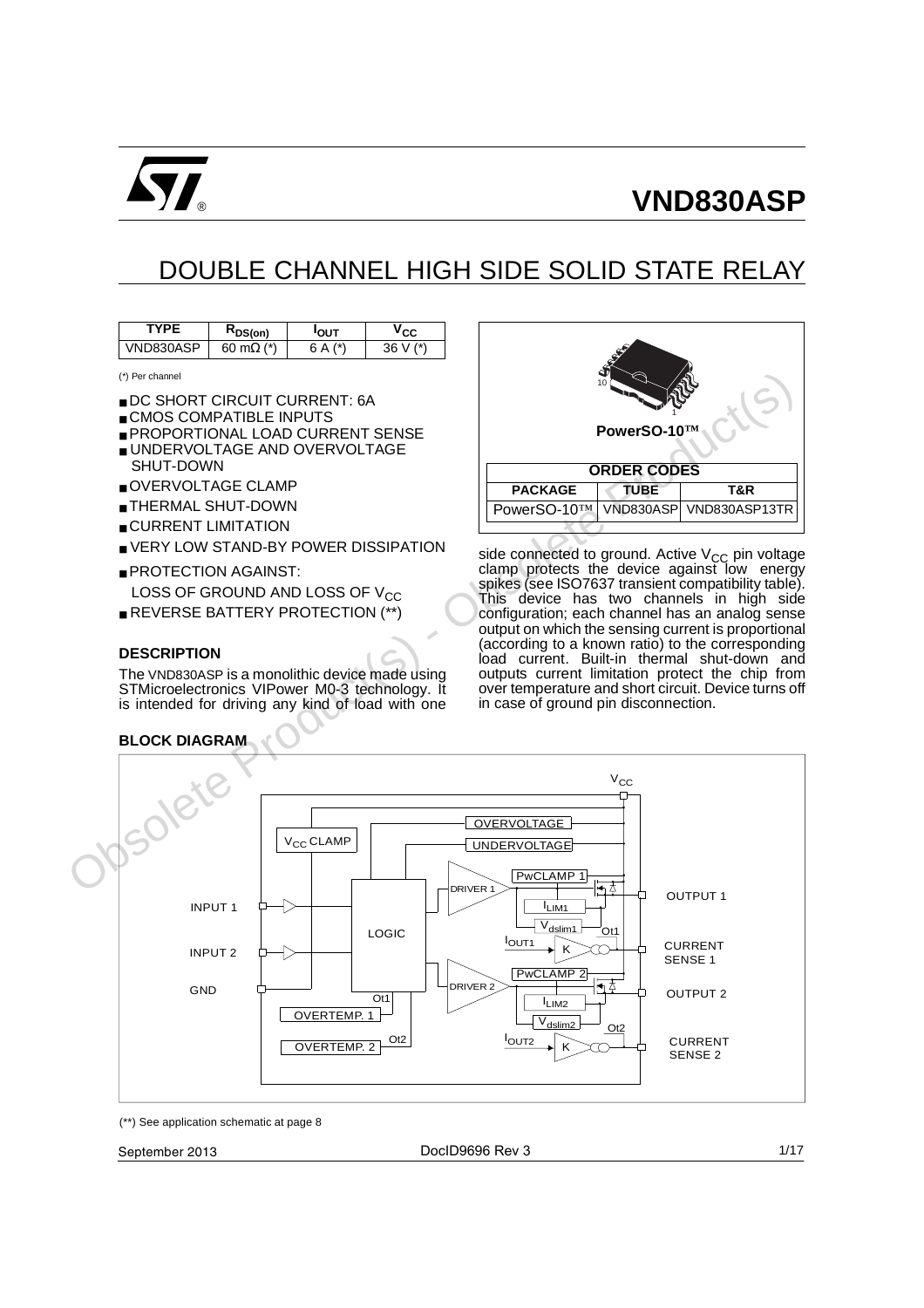#### **ABSOLUTE MAXIMUM RATING**

| <b>Symbol</b>       | Parameter                                                                                                                                                                                                                                                                          | Value                        | Unit                   |
|---------------------|------------------------------------------------------------------------------------------------------------------------------------------------------------------------------------------------------------------------------------------------------------------------------------|------------------------------|------------------------|
| $V_{CC}$            | DC Supply Voltage                                                                                                                                                                                                                                                                  | 41                           | V                      |
| $-VCC$              | Reverse Supply Voltage                                                                                                                                                                                                                                                             | $-0.3$                       | V                      |
| -I <sub>GND</sub>   | DC Reverse Ground Pin Current                                                                                                                                                                                                                                                      | $-200$                       | mA                     |
| $I_{OUT}$           | <b>Output Current</b>                                                                                                                                                                                                                                                              | <b>Internally Limited</b>    | Α                      |
| $I_R$               | <b>Reverse Output Current</b>                                                                                                                                                                                                                                                      | $-6$                         | A                      |
| <sup>I</sup> IN     | Input Current                                                                                                                                                                                                                                                                      | $+/- 10$                     | mA                     |
| V <sub>CSENSE</sub> | Current Sense Maximum Voltage                                                                                                                                                                                                                                                      | $-3$<br>$+15$                | $\overline{\vee}$<br>V |
| V <sub>ESD</sub>    | Electrostatic Discharge (Human Body Model: R=1.52; C=100pF)<br>- INPUT<br>- CURRENT SENSE<br>OUTPUT<br>$-V_{CC}$                                                                                                                                                                   | 4000<br>2000<br>5000<br>5000 | $\vee$<br>$\mathsf{V}$ |
|                     | <b>Maximum Switching Energy</b>                                                                                                                                                                                                                                                    |                              |                        |
| $E_{MAX}$           | (L=1.8mH; R <sub>L</sub> =0Ω; V <sub>bat</sub> =13.5V; T <sub>jstart</sub> =150°C; I <sub>L</sub> =9A)                                                                                                                                                                             | 100                          | mJ                     |
| $P_{\text{tot}}$    | Power Dissipation at T <sub>C</sub> =25°C                                                                                                                                                                                                                                          | $\overline{74}$              | $\overline{W}$         |
| $T_i$               | Junction Operating Temperature                                                                                                                                                                                                                                                     | <b>Internally Limited</b>    | $^{\circ}C$            |
| $T_c$               | <b>Case Operating Temperature</b>                                                                                                                                                                                                                                                  | $-40$ to 150                 | $\overline{\text{c}}$  |
| $T_{\text{stg}}$    | Storage Temperature                                                                                                                                                                                                                                                                | - 55 to 150                  | $^{\circ}C$            |
|                     | <b>CONNECTION DIAGRAM (TOP VIEW)</b><br><b>ILL OUTPUT 2</b><br>GROUND <sup>EH</sup><br>INPUT2<br>$\frac{1}{2}$ OUTPUT 2<br><b>m</b><br>$\overline{7}$<br>INPUT1<br>$m$ M.C.<br><b>m</b><br>3<br>C.SENSE1<br>OUTPUT 1<br>C.SENSE2 $\Box$<br><b>THE OUTPUT 1</b><br>.11r<br>$V_{CC}$ |                              |                        |
|                     | <b>CURRENT AND VOLTAGE CONVENTIONS</b><br>$\frac{1}{s}$                                                                                                                                                                                                                            |                              |                        |
|                     | $V_{CC}$<br>$I_{\text{OUT1}}$<br>I <sub>IN1</sub><br>OI ITPI IT1                                                                                                                                                                                                                   | $V_{CC}$                     |                        |

# **CONNECTION DIAGRAM (TOP VIEW)**



# **CURRENT AND VOLTAGE CONVENTIONS**



 $\sqrt{27}$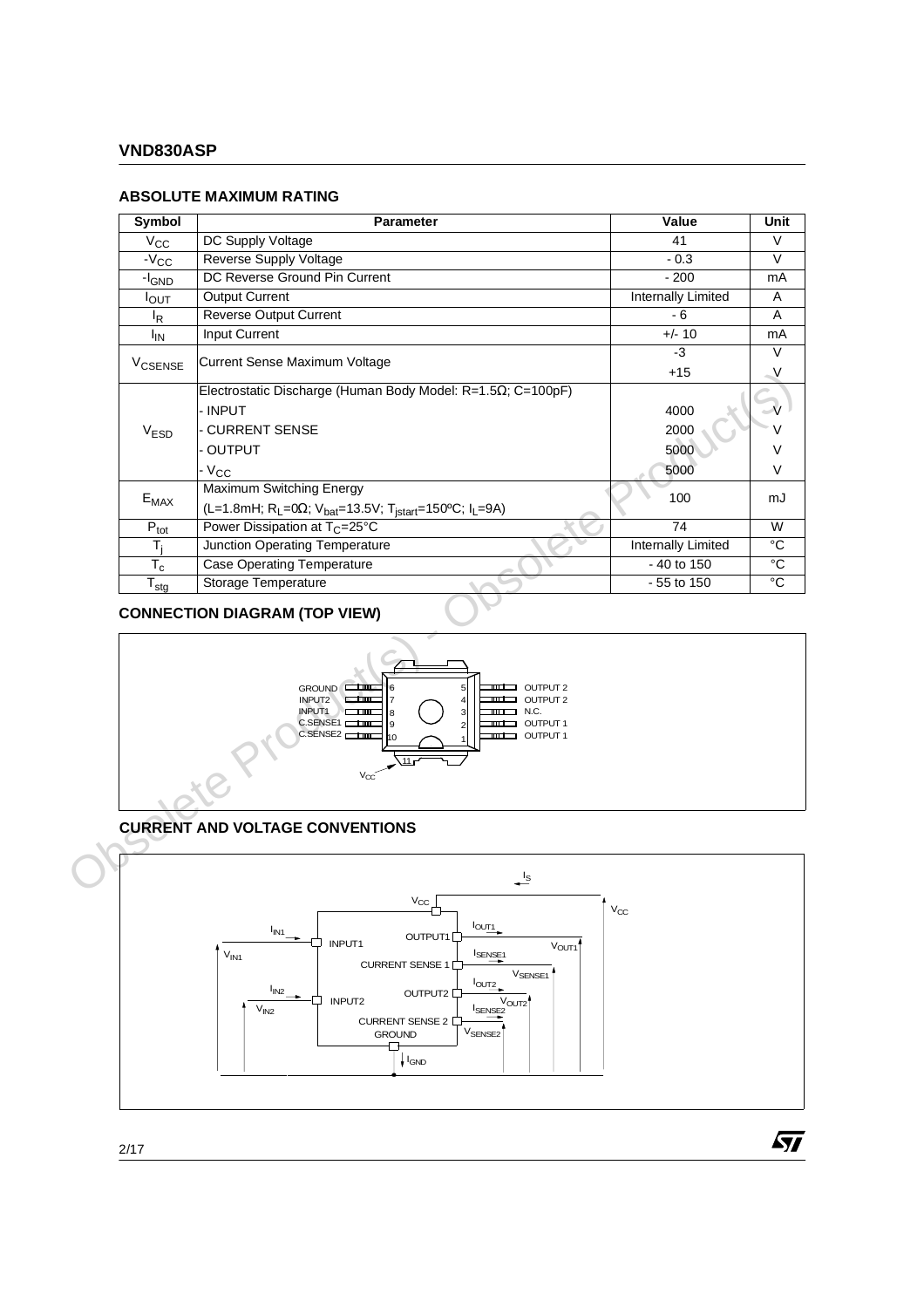#### **THERMAL DATA**

| <b>Symbol</b>                                | <b>Parameter</b>                    | Value      | Unit |
|----------------------------------------------|-------------------------------------|------------|------|
| $\mathsf{\Gamma}_{\mathsf{thi}\text{-case}}$ | Thermal Resistance Junction-case    |            | °C/W |
| $\mathsf{\tau}_{\mathsf{thi\text{-}}amb}$    | Thermal Resistance Junction-ambient | $51.2$ (*) | °C/W |

(\*) When mounted on a standard single-sided FR-4 board with 0.5cm2 of Cu (at least 35µm thick). Horizontal mounting and no artificial air flow

## **ELECTRICAL CHARACTERISTICS** (8V<V<sub>CC</sub><36V; -40°C< T<sub>j</sub> <150°C, unless otherwise specified) (Per each channel) POWER OUTPUT

#### **Symbol Parameter Test Conditions Min Typ Max Unit**  $V_{\text{CC}}$  Operating Supply Voltage 5.5 13 36 V<br>V<sub>LISD</sub> Undervoltage Shut-down 3 4 5.5 V V<sub>USD</sub> Undervoltage Shut-down 3 4 5.5 V<sub>OV</sub> Overvoltage Shut-down 36 V  $R_{ON}$  | On State Resistance I<sub>OUT</sub> =2A; T<sub>j</sub>=25°C I<sub>OUT</sub> =2A; T<sub>j</sub>=150°C 60 120 mΩ mΩ  $V_{\text{clamp}}$  Clamp voltage  $I_{\text{CC}}=20 \text{ mA}$  (see note 1) 41 48 55 V  $I_{\rm S}$ Supply Current Off State;  $V_{CC}$ =13V;  $V_{IN} = V_{OUT}$ =0V Off State;  $V_{CC}$ =13V;  $V_{IN} = V_{OUT}$ =0V; T<sub>j</sub> =25°C On State;  $V_{IN}$ =5V;  $V_{CC}$ =13V;  $I_{OUT}$ =0A;  $R$ <sub>SENSE</sub>=3.9KΩ 12 12 40 25 7  $\overline{\mu A}$ µA mA  $\mathsf{I}_{\mathsf{L}(\mathsf{off1})}$   $\mid$  Off State Output Current  $\mid\mathsf{V}_{\mathsf{IN}}=\mathsf{V}_{\mathsf{OUT}}=0\mathsf{V};$   $\mathsf{V}_{\mathsf{CC}}=36\mathsf{V};$   $\mathsf{T}_{\mathsf{j}}=125^{\circ}\mathsf{C}$   $\mid$  0  $\mid$  50  $\mid$   $\mu\mathsf{A}$  $\frac{1_{L(\text{off2})}}{1_{L(\text{off3})}}$  Off State Output Current  $\frac{V_{IN}=0 V; V_{OUT}=3.5 V}{V_{IN}=V_{OUT}=0 V; V_{CC}=13V; T_i=125°C}$  -75 0 µA  $\mathsf{I}_{\mathsf{L}(\mathsf{off3})}$   $\mid$  Off State Output Current  $\mid$  V<sub>IN</sub>=V<sub>OUT</sub>=0V; V<sub>CC</sub>=13V; T<sub>j</sub> =125°C  $\mid$   $\mid$   $\mid$  5  $\mid$   $\mid$  µA  $\mathsf{I}_{\mathsf{L}(\mathsf{off4})}$   $\mid$  Off State Output Current  $\mid$   $\mathsf{V}_{\mathsf{IN}}$ = $\mathsf{V}_{\mathsf{OUT}}$ =0V;  $\mathsf{V}_{\mathsf{CC}}$ =13V; T $_\mathsf{j}$  =25°C  $\mid$   $\mid$   $\mid$  3  $\mid$  μA Symbol Parameter<br>
V<sub>Obs</sub>olete Productions Tost Conditions Min Typ Max, Unit<br>
V<sub>Obsol</sub>e Obsolete Production<br>
V<sub>Obsol</sub>e Once to the Resistance Productions<br>
Review Once Resistance Productions<br>
Review On State Resistance Prod

# SWITCHING ( $V_{CC}$  =13V)

| Symbol               | <b>Parameter</b>                                              | <b>Test Conditions</b>                                                     | Min | Typ                                      | Max | Unit       |
|----------------------|---------------------------------------------------------------|----------------------------------------------------------------------------|-----|------------------------------------------|-----|------------|
| $t_{d(on)}$          | Turn-on Delay Time                                            | $R_1 = 6.5\Omega$ from $V_{1N}$ rising edge to<br>$V_{\text{OUT}}$ =1.3V   |     | 30                                       |     | μs         |
| $t_{d(off)}$         | <b>Turn-off Delay Time</b>                                    | $R_1 = 6.5\Omega$ from $V_{IN}$ falling edge to<br>$V_{\text{OUT}}$ =11.7V |     | 30                                       |     | μs         |
| $dV_{OUT}/dt_{(on)}$ | Turn-on Voltage Slope                                         | $R_1 = 6.5\Omega$ from $V_{\Omega IIT} = 1.3V$ to $V_{\Omega IIT} = 10.4V$ |     | See<br>relative<br>∣diagram <sup>j</sup> |     | $V/ \mu s$ |
|                      | dV <sub>OUT</sub> /dt <sub>(off)</sub> Turn-off Voltage Slope | $R_1 = 6.5\Omega$ from $V_{\text{OUT}} = 11.7V$ to $V_{\text{OUT}} = 1.3V$ |     | See<br>relative<br>diagram!              |     | $V/ \mu s$ |

#### LOGIC INPUT (Channels 1,2)

| Symbol           | Parameter                | <b>Test Conditions</b> | Min  | Typ    | Max  | Unit |
|------------------|--------------------------|------------------------|------|--------|------|------|
| $V_{IL}$         | Input low level voltage  |                        |      |        | 1.25 | V    |
| 址                | Low level input current  | $V_{IN} = 1.25V$       |      |        |      | μA   |
| $V_{\text{IH}}$  | Input high level voltage |                        | 3.25 |        |      | V    |
| Ιін              | High level input current | $V_{IN}=3.25V$         |      |        | 10   | μA   |
| $V_{I(hyst)}$    | Input hysteresis voltage |                        | 0.5  |        |      | V    |
|                  | Input clamp voltage      | $I_{IN}$ =1mA          | 6    | 6.8    | 8    | V    |
| $V_{\text{ICL}}$ |                          | $I_{IN}$ =-1mA         |      | $-0.7$ |      | V    |

Note 1:  $V_{\text{clamp}}$  and  $V_{\text{OV}}$  are correlated. Typical difference is 5V.

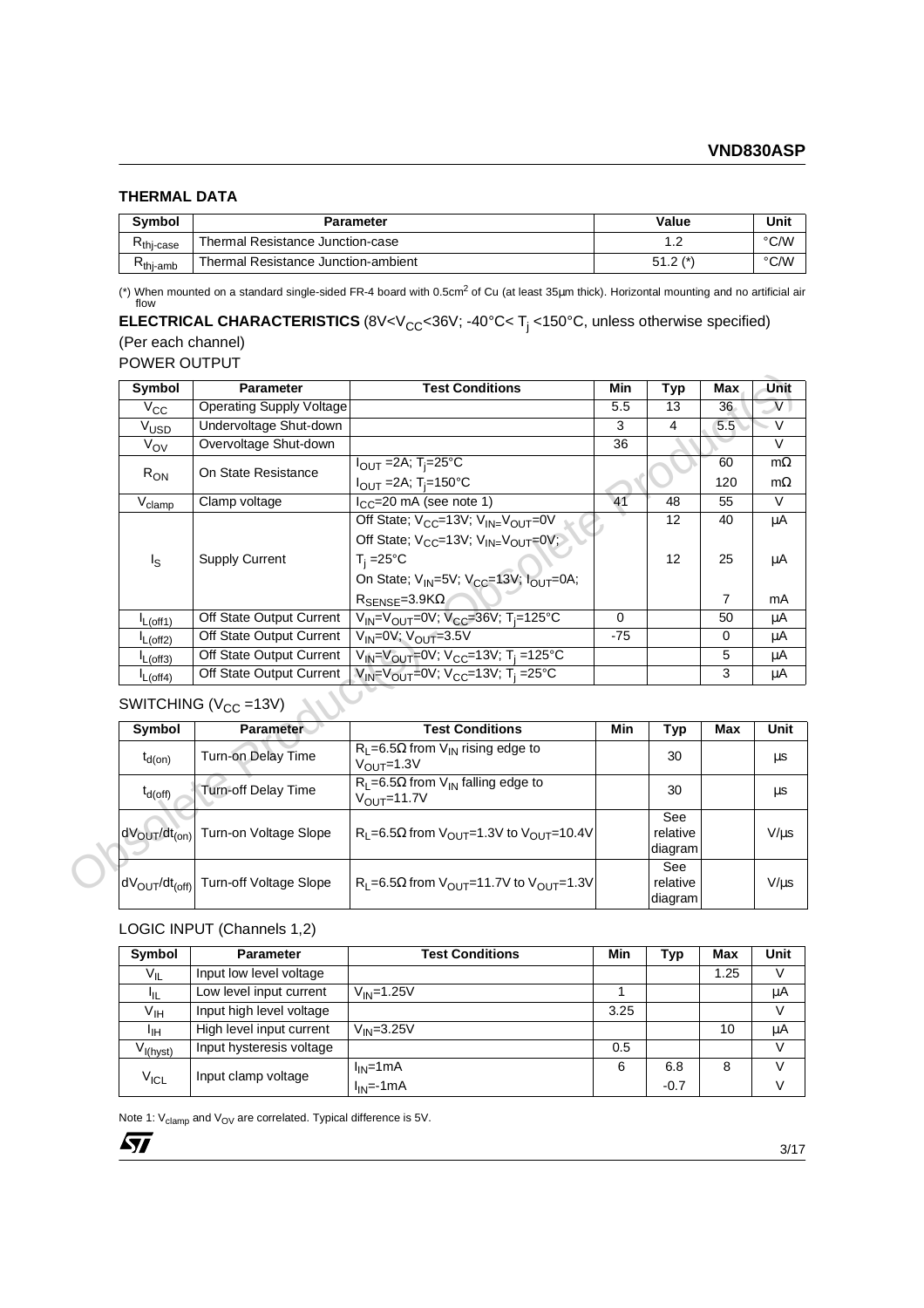# **ELECTRICAL CHARACTERISTICS** (continued)

V<sub>CC</sub> - OUTPUT DIODE

| Svmbol | Parameter          | <b>Fest Conditions</b>   | Min | ivp | Max      | Unit |
|--------|--------------------|--------------------------|-----|-----|----------|------|
| Vс     | Forward on Voltage | :150°C<br>$\sim$<br>-lor |     |     | ⌒<br>v.u |      |

## PROTECTIONS

| Symbol                                                     | <b>Parameter</b>                                      | <b>Test Conditions</b>                                                  | Min          | Typ          | <b>Max</b>   | Unit         |
|------------------------------------------------------------|-------------------------------------------------------|-------------------------------------------------------------------------|--------------|--------------|--------------|--------------|
|                                                            | <b>Current limitation</b>                             | $Vcc = 13V$                                                             | 6            | 9            | 15           | A            |
| $I_{\text{lim}}$                                           |                                                       | 5.5V <vcc<36v< td=""><td></td><td></td><td>15</td><td>A</td></vcc<36v<> |              |              | 15           | A            |
| T <sub>TSD</sub>                                           | Thermal shut-down<br>temperature                      |                                                                         | 150          | 175          | 200          |              |
| $T_R$                                                      | Thermal reset temperature                             |                                                                         | 135          |              |              | $^{\circ}$ C |
| $\mathsf{r}_{\mathsf{H} \mathsf{Y} \mathsf{S} \mathsf{T}}$ | Thermal hysteresis                                    |                                                                         |              | 15           |              | $^{\circ}$ C |
| $V_{\text{demag}}$                                         | Turn-off output voltage clamp                         | $I_{\text{OUT}}$ =2A; V <sub>IN</sub> =0V; L=6mH                        | $V_{CC}$ -41 | $V_{CC}$ -48 | $V_{CC}$ -55 | V            |
| $V_{ON}$                                                   | Output voltage drop limitation $I_{\text{OUT}}$ =10mA |                                                                         |              | 50           |              | mV           |

# $CURRENT$  SENSE (9V $\leq$ V<sub>CC</sub> $\leq$ 16V) (See figure 1)

| T <sub>TSD</sub>     | Thermal shut-down<br>temperature                                 |                                                                                                                              | 150            | 175          | 200          | $\circ$ C               |
|----------------------|------------------------------------------------------------------|------------------------------------------------------------------------------------------------------------------------------|----------------|--------------|--------------|-------------------------|
| $T_R$                | Thermal reset temperature                                        |                                                                                                                              | 135            |              |              | $\overline{C}$          |
| $T_{H YST}$          | Thermal hysteresis                                               |                                                                                                                              | $\overline{7}$ | 15           |              | $\overline{C}$          |
| $V_{\text{demag}}$   | Turn-off output voltage clamp                                    | $I_{\text{OUT}}=2A; V_{\text{IN}}=0V; L=6mH$                                                                                 | $V_{CC}$ -41   | $V_{CC}$ -48 | $V_{CC}$ -55 | $\overline{\mathsf{v}}$ |
| $V_{ON}$             | Output voltage drop limitation                                   | $I_{\text{OUT}} = \overline{10mA}$                                                                                           |                | 50           |              | mV                      |
|                      | CURRENT SENSE (9V≤V <sub>CC</sub> ≤16V) (See figure 1)           |                                                                                                                              |                |              |              |                         |
| Symbol               | Parameter                                                        | <b>Test Conditions</b>                                                                                                       | <b>Min</b>     | <b>Typ</b>   | Max          | Unit                    |
| $K_0$                | <b>IOUT/ISENSE</b>                                               | $IOUT1$ or $IOUT2=0.05A$ ; $VSENSE=0.5V$ ;<br>other channels open; T <sub>j</sub> = -40°C150°C                               | 600            | 1300         | 2000         |                         |
| $K_1$                | <b>IOUT/ISENSE</b>                                               | $IOUT1$ or $IOUT2=0.25A$ ; $VSENSE=0.5V$ ;<br>other channels open; $T_i = -40^{\circ}$ C150°C                                | 1000           | 1400         | 1900         |                         |
| $dK_1/K_1$           | <b>Current Sense Ratio Drift</b>                                 | l <sub>OUT1</sub> or l <sub>OUT2</sub> =0.25A; V <sub>SENSE</sub> =0.5V;<br>other channels open; T <sub>i</sub> = -40°C150°C | $-10$          |              | $+10$        | $\%$                    |
| $K_2$                | <b>IOUT/ISENSE</b>                                               | IOUT1 Or IOUT2=1.6A; VSENSE=4V; other<br>channels open; T <sub>j</sub> =-40°C                                                | 1280           | 1500         | 1800         |                         |
|                      |                                                                  | T <sub>i</sub> =25°C150°C                                                                                                    | 1300           | 1500         | 1780         |                         |
| $dK_2/K_2$           | <b>Current Sense Ratio Drift</b>                                 | I <sub>OUT1</sub> or I <sub>OUT2</sub> =1.6A; V <sub>SENSE</sub> =4V; other<br>channels open; T <sub>i</sub> =-40°C150°C     | $-6$           |              | $+6$         | $\%$                    |
| $K_3$                | <b>IOUT/ISENSE</b>                                               | I <sub>OUT1</sub> or I <sub>OUT2</sub> =2.5A; V <sub>SENSE</sub> =4V; other<br>channels open; $T_i = -40^\circ C$            | 1280           | 1500         | 1680         |                         |
|                      |                                                                  | $T_i = 25^{\circ}$ C150 $^{\circ}$ C                                                                                         | 1340           | 1500         | 1600         |                         |
| $dK_3/K_3$           | <b>Current Sense Ratio Drift</b>                                 | I <sub>OUT1</sub> or I <sub>OUT2</sub> =2.5A; V <sub>SENSE</sub> =4V; other<br>channels open; T <sub>i</sub> =-40°C150°C     | -6             |              | $+6$         | $\%$                    |
|                      | Analog Sense Leakage Cur-                                        | $V_{IN} = 0V$ ; $I_{OUT} = 0A$ ; $V_{SENSE} = 0V$ ;<br>$T_i = -40^{\circ}C150^{\circ}C$                                      | $\mathbf 0$    |              | 5            | μA                      |
| <b>ISENSE</b>        | rent                                                             | $V_{IN}$ =5V; $I_{OUT}$ =0A; $V_{SENSE}$ =0V;<br>$T_i = -40^{\circ}C \dots 150^{\circ}C$                                     | $\Omega$       |              | 10           | μA                      |
|                      | Max Analog Sense Output                                          | $V_{CC} = 5.5V$ ; $I_{OUT1.2} = 1.3A$ ; $R_{SENSE} = 10k\Omega$                                                              | 2              |              |              | $\vee$                  |
| V <sub>SENSE</sub>   | Voltage                                                          | $V_{CC}$ >8V, $I_{OUT1,2}=2.5A$ ; R <sub>SENSE</sub> =10k $\Omega$                                                           | 4              |              |              | $\vee$                  |
| V <sub>SENSEH</sub>  | Sense Voltage in<br>Overtemperature conditions                   | $V_{CC}$ =13V; R <sub>SENSE</sub> =3.9k $\Omega$                                                                             |                | 5.5          |              | $\vee$                  |
| R <sub>VSENSEH</sub> | Analog Sense Output<br>Impedance in<br>Overtemperature Condition | V <sub>CC</sub> =13V; Tj>T <sub>TSD</sub> ; All Channels Open                                                                |                | 400          |              | Ω                       |
| t <sub>DSENSE</sub>  | Current sense delay<br>response                                  | to 90% $I_{\text{SENSE}}$ (see note 2)                                                                                       |                |              | 500          | μs                      |

Note 2: current sense signal delay after positive input slope.

Note: Sense pin doesn't have to be left floating.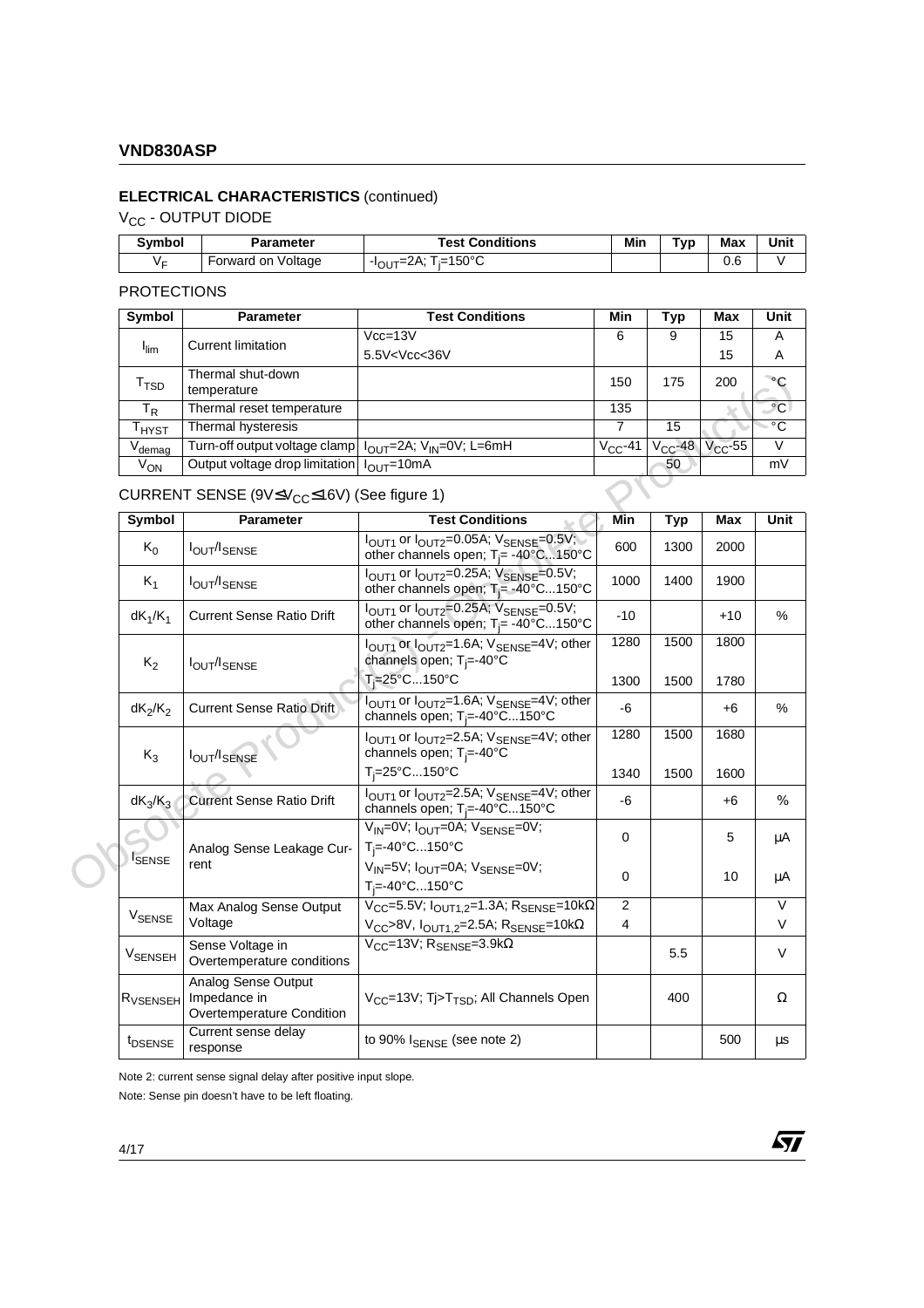# **TRUTH TABLE** (per channel)

| <b>CONDITIONS</b>                | <b>INPUT</b> | <b>OUTPUT</b> | <b>SENSE</b>              |
|----------------------------------|--------------|---------------|---------------------------|
| Normal operation                 |              |               |                           |
|                                  | н            | н             | Nominal                   |
| Overtemperature                  |              |               | 0                         |
|                                  | н            |               | <b>VSENSEH</b>            |
| Undervoltage                     |              |               | ∩                         |
|                                  | н            |               | O                         |
| Overvoltage                      |              |               | $\Omega$                  |
|                                  | н            |               | 0                         |
|                                  |              |               |                           |
| Short circuit to GND             | н            |               |                           |
|                                  | H            |               | $(Tj 0 (Tj>TTSD) VSENSEH$ |
| Short circuit to $V_{CC}$        |              | н             |                           |
|                                  | н            | н             | < Nominal                 |
| Negative output voltage<br>clamp |              |               | 0                         |

# **ELECTRICAL TRANSIENT REQUIREMENTS**

| Overvoltage                              |              | н                                                                                    | L                          |             |                     | $\Omega$                                                |                         |
|------------------------------------------|--------------|--------------------------------------------------------------------------------------|----------------------------|-------------|---------------------|---------------------------------------------------------|-------------------------|
|                                          |              |                                                                                      |                            |             |                     |                                                         |                         |
| Short circuit to GND                     |              | Н                                                                                    |                            |             | $(T_j < T_{TSD})$ 0 |                                                         |                         |
|                                          |              | Η                                                                                    |                            |             |                     | (T <sub>j</sub> >T <sub>TSD</sub> ) V <sub>SENSEH</sub> |                         |
|                                          |              |                                                                                      | H                          |             |                     |                                                         |                         |
| Short circuit to $V_{CC}$                |              | H                                                                                    | н                          |             |                     | < Nominal                                               |                         |
| Negative output voltage<br>clamp         |              | L                                                                                    | L                          |             |                     | $\mathbf 0$                                             |                         |
| <b>ELECTRICAL TRANSIENT REQUIREMENTS</b> |              |                                                                                      |                            |             |                     |                                                         |                         |
| <b>ISO T/R 7637/1</b>                    |              |                                                                                      | <b>TEST LEVELS</b>         |             |                     |                                                         |                         |
| <b>Test Pulse</b>                        |              | $\mathbf{H}$                                                                         | 41                         | IV          |                     |                                                         | Delays and<br>Impedance |
| 1                                        | $-25V$       | $-50V$                                                                               | $-75V$                     | $-100V$     |                     |                                                         | 2 ms 10 $\Omega$        |
| $\overline{2}$                           | $+25V$       | $+50V$                                                                               | $+75V$                     | $+100V$     |                     |                                                         | 0.2 ms 10 $\Omega$      |
| 3a                                       | $-25V$       | $-50V$                                                                               | $-100V$                    | $-150V$     |                     |                                                         | 0.1 $\mu$ s 50 $\Omega$ |
| 3 <sub>b</sub>                           | $+25V$       | $+50V$                                                                               | $+75V$                     | $+100V$     |                     |                                                         | 0.1 $\mu$ s 50 $\Omega$ |
| 4                                        | $-4V$        | $-5V$                                                                                | $-6V$                      | $-7V$       |                     |                                                         | 100 ms, 0.01 $\Omega$   |
| 5                                        | $+26.5V$     | $+46.5$ V                                                                            | $+66.5V$                   | $+86.5V$    |                     |                                                         | 400 ms, $2 \Omega$      |
|                                          |              |                                                                                      |                            |             |                     |                                                         |                         |
| <b>ISO T/R 7637/1</b>                    |              |                                                                                      | <b>TEST LEVELS RESULTS</b> |             |                     |                                                         |                         |
| <b>Test Pulse</b>                        |              | Ш                                                                                    |                            | Ш           |                     | IV                                                      |                         |
|                                          | $\mathsf{C}$ | C                                                                                    |                            | $\mathsf C$ |                     | $\mathsf C$                                             |                         |
| $\overline{2}$                           | $\mathsf{C}$ | C                                                                                    |                            | C           |                     | $\mathsf{C}$                                            |                         |
| 3a                                       | $\mathsf{C}$ | $\mathsf{C}$                                                                         |                            | $\mathsf C$ | $\mathsf{C}$        |                                                         |                         |
| 3 <sub>b</sub>                           | $\mathsf{C}$ | C                                                                                    |                            | C           |                     | $\mathsf{C}$                                            |                         |
| 4                                        | C            | C                                                                                    |                            | C           |                     | $\mathsf{C}$                                            |                         |
| 5                                        | $\mathsf{C}$ | E                                                                                    |                            | E           |                     | E                                                       |                         |
| <b>CLASS</b>                             |              |                                                                                      | <b>CONTENTS</b>            |             |                     |                                                         |                         |
| C                                        |              | All functions of the device are performed as designed after exposure to disturbance. |                            |             |                     |                                                         |                         |
|                                          |              |                                                                                      |                            |             |                     |                                                         |                         |

| ISO T/R 7637/1    | <b>TEST LEVELS RESULTS</b> |  |  |  |  |
|-------------------|----------------------------|--|--|--|--|
| <b>Test Pulse</b> |                            |  |  |  |  |
|                   |                            |  |  |  |  |
|                   |                            |  |  |  |  |
| За                |                            |  |  |  |  |
|                   |                            |  |  |  |  |
|                   |                            |  |  |  |  |
|                   |                            |  |  |  |  |

| <b>CLASS</b> | <b>CONTENTS</b>                                                                                                                                                            |
|--------------|----------------------------------------------------------------------------------------------------------------------------------------------------------------------------|
|              | All functions of the device are performed as designed after exposure to disturbance.                                                                                       |
| F.           | One or more functions of the device is not performed as designed after exposure to disturbance<br>and cannot be returned to proper operation without replacing the device. |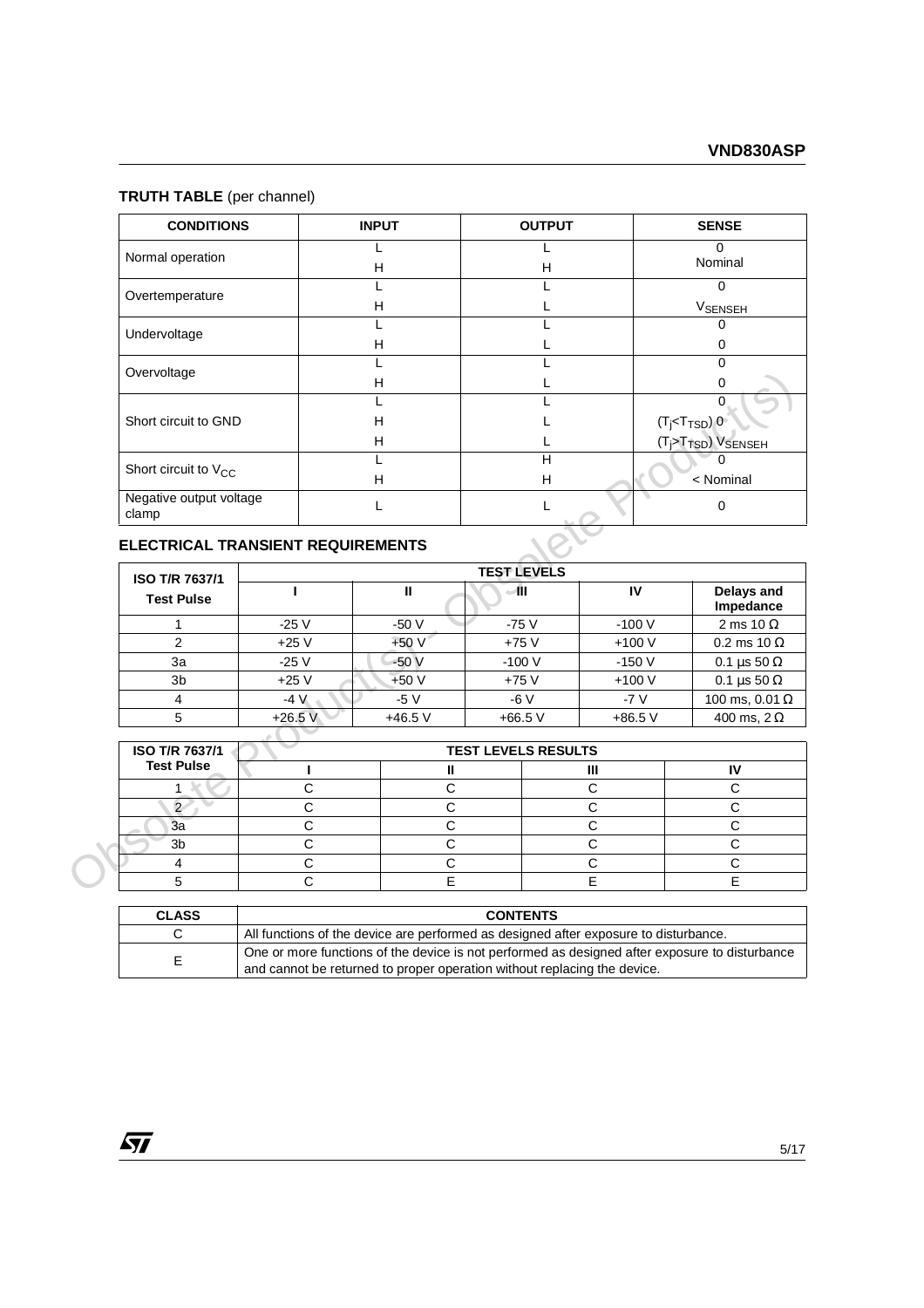# **Figure 1:**  $I_{\text{OUT}}/I_{\text{SENSE}}$  versus  $I_{\text{OUT}}$



**Figure 2:** Switching Characteristics (Resistive load R<sub>L</sub>=6.5Ω)

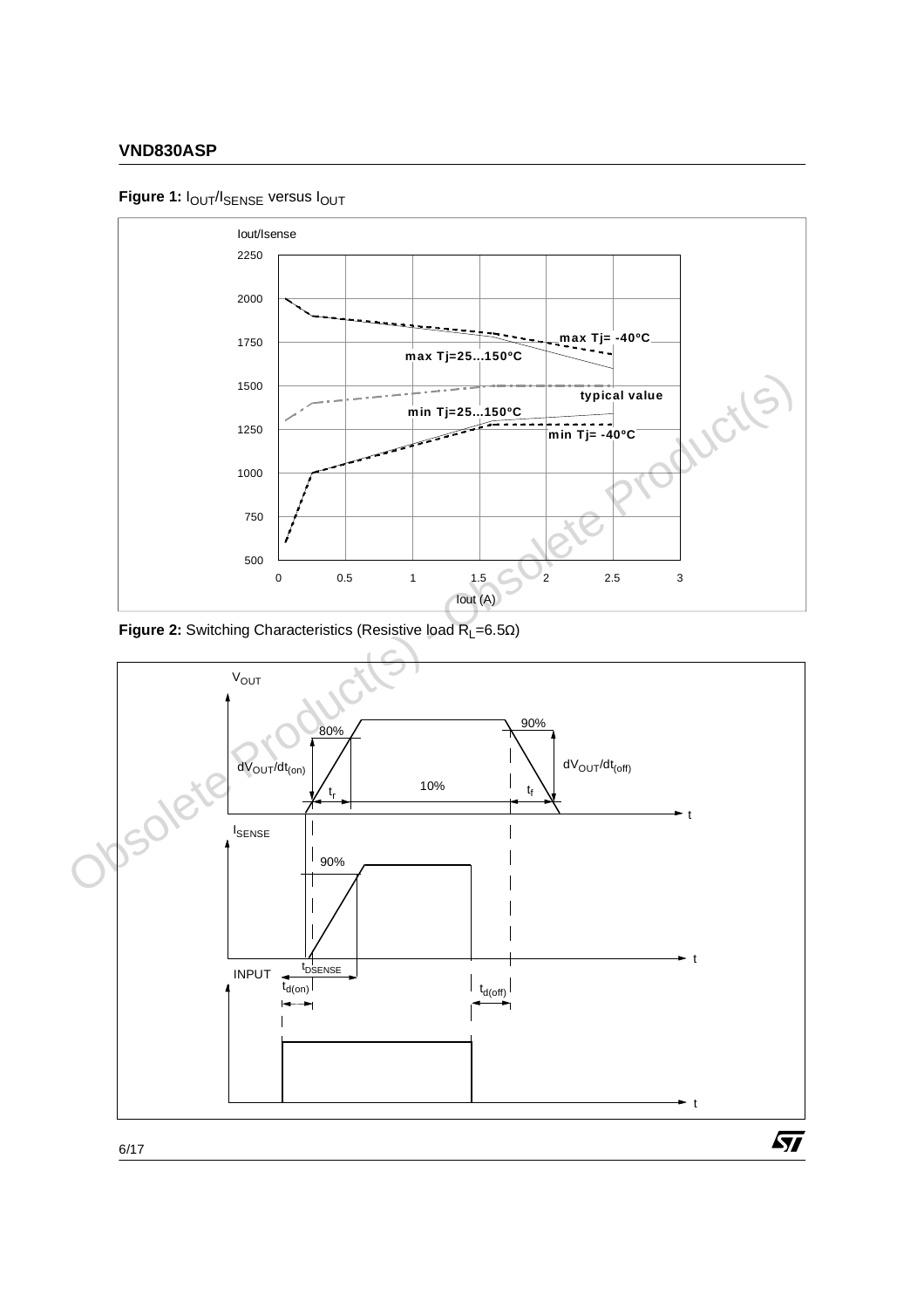**Figure 3:** Waveforms

57

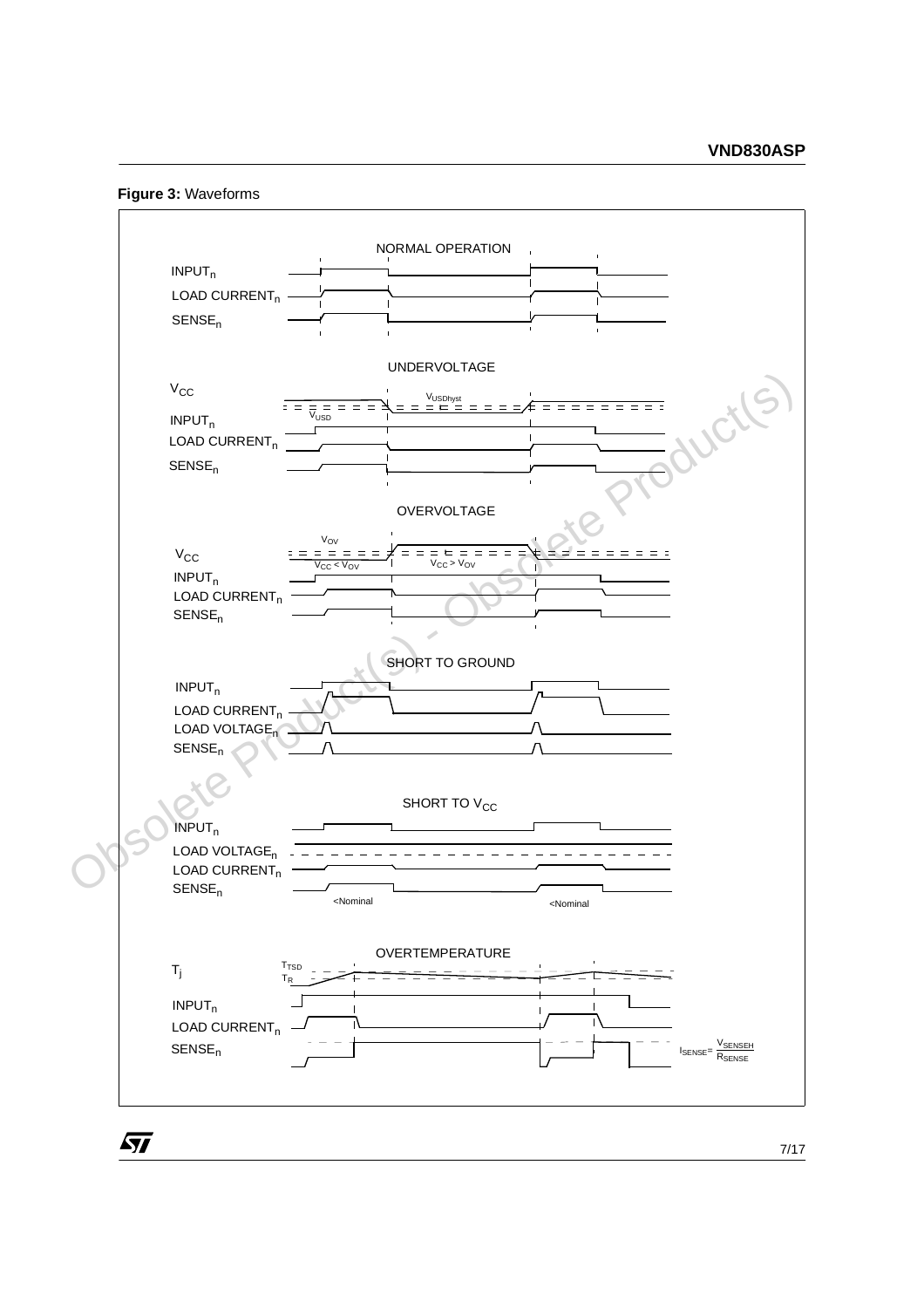#### **APPLICATION SCHEMATIC**



#### **GND PROTECTION NETWORK AGAINST REVERSE BATTERY**

Solution 1: Resistor in the ground line (R<sub>GND</sub> only). This can be used with any type of load.

The following is an indication on how to dimension the R<sub>GND</sub> resistor.

1)  $R_{GND} \leq 600$  mV /  $I_{S(on)max}$ .

2)  $R_{GND}$  ≥ (- $V_{CC}$ ) / (- $I_{GND}$ )

where -I<sub>GND</sub> is the DC reverse ground pin current and can be found in the absolute maximum rating section of the device's datasheet.

Power Dissipation in R<sub>GND</sub> (when V<sub>CC</sub><0: during reverse battery situations) is:

 $P_D$ = (- $V_{CC}$ )<sup>2</sup>/R<sub>GND</sub>

This resistor can be shared amongst several different HSD. Please note that the value of this resistor should be calculated with formula (1) where  $I_{S(on)max}$  becomes the sum of the maximum on-state currents of the different devices.

Please note that if the microprocessor ground is not common with the device ground then the R<sub>GND</sub> will produce a shift (I<sub>S(on)max</sub> \* R<sub>GND</sub>) in the input thresholds<br>and the status output values. This shift will vary depending on how many devices are ON in the case of several high side drivers sharing the same R<sub>GND</sub>.

If the calculated power dissipation leads to a large resistor or several devices have to share the same resistor then the ST suggests to utilize Solution 2 (see below).

Solution  $2$ : A diode (D<sub>GND</sub>) in the ground line.

A resistor (RGND=1kΩ) should be inserted in parallel to D<sub>GND</sub> if the device will be driving an inductive load.

This small signal diode can be safely shared amongst several different HSDs. Also in this case, the presence of the ground network will produce a shift ( $\approx 600$ mV) in the input thresholds and the status output values if the microprocessor ground is not common with the device ground. This shift will not vary if more than one HSD shares the same diode/resistor network.

Series resistor in INPUT line is also required to prevent that, during battery voltage transient, the current exceeds the Absolute Maximum Rating.

Safest configuration for unused INPUT pin is to leave it unconnected, while unused SENSE pin has to be connected to Ground pin.

#### **LOAD DUMP PROTECTION**

D<sub>ld</sub> is necessary (Voltage Transient Suppressor) if the load dump peak voltage exceeds V<sub>CC</sub> max DC rating. The<br>same applies if the device will be subject to transients on the V<sub>CC</sub> line that are greater than the ones shown in the<br>ISO T/R 7637/1 table.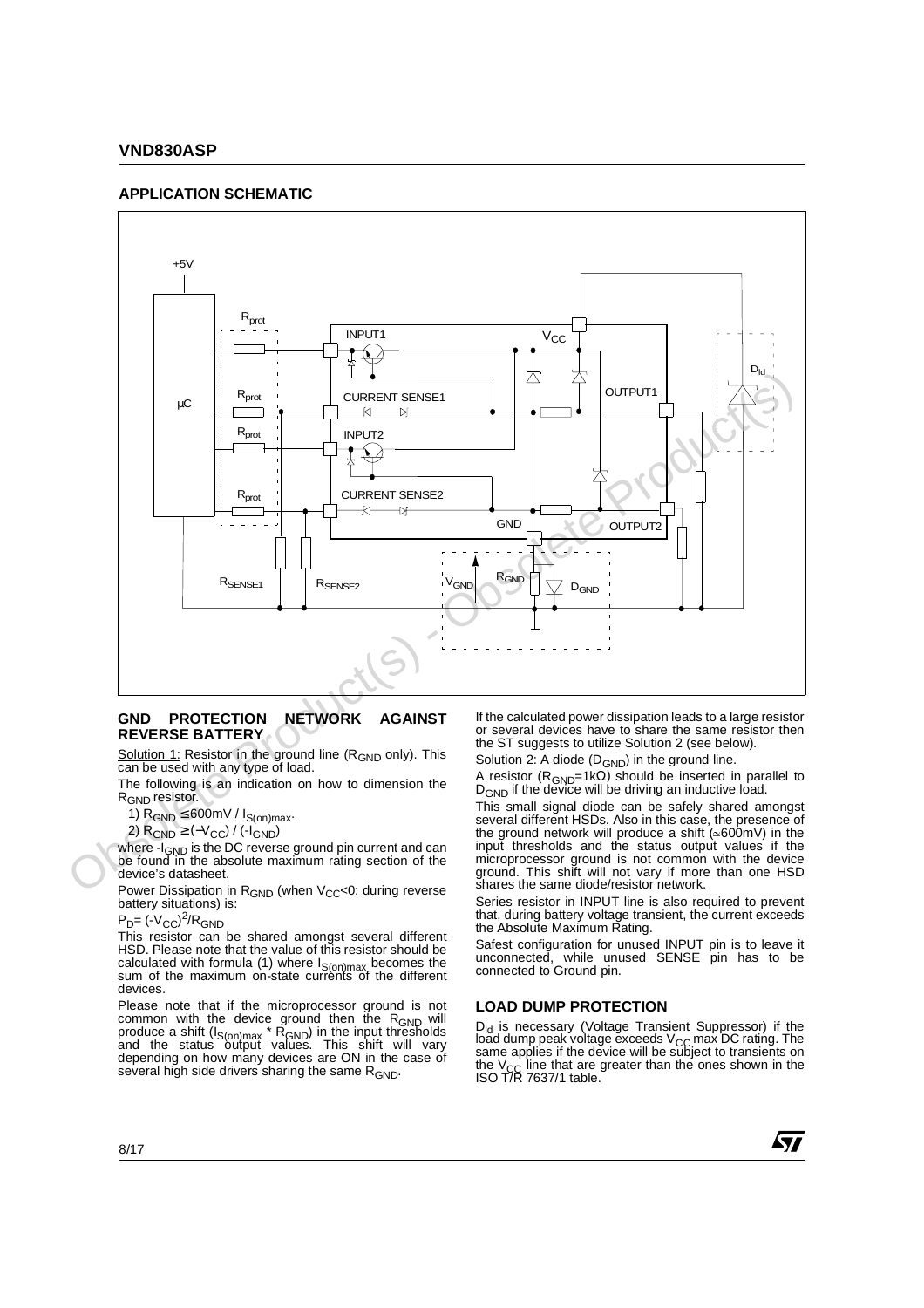## µ**C I/Os PROTECTION:**

If a ground protection network is used and negative transient are present on the  $V_{\text{CC}}$  line, the control pins will be pulled negative. ST suggest̃s to insert a resistor (R<sub>prot</sub>)<br>in line to prevent the μC I/Os pins to latch-up.

The value of these resistors is a compromise between the leakage current of µC and the current required by the HSD I/Os (Input levels compatibility) with the latch-up limit of µC I/Os. Obsolete Product(s) - Obsolete Product(s)

 $-V_{CCpeak}/I_{\text{latchup}} \leq R_{\text{prot}} \leq (V_{OH \mu C} - V_{\text{lH}} - V_{\text{GND}})/I_{\text{lHmax}}$ 

Calculation example: For  $V_{CCpeak}$  = - 100V and  $I_{\text{latchup}} \geq 20 \text{mA}$ ;  $V_{\text{OH}\mu\text{C}} \geq 4.5 \text{V}$  $5kΩ ≤ R<sub>prot</sub> ≤ 65kΩ.$ 

Recommended  $R_{prot}$  value is 10kΩ.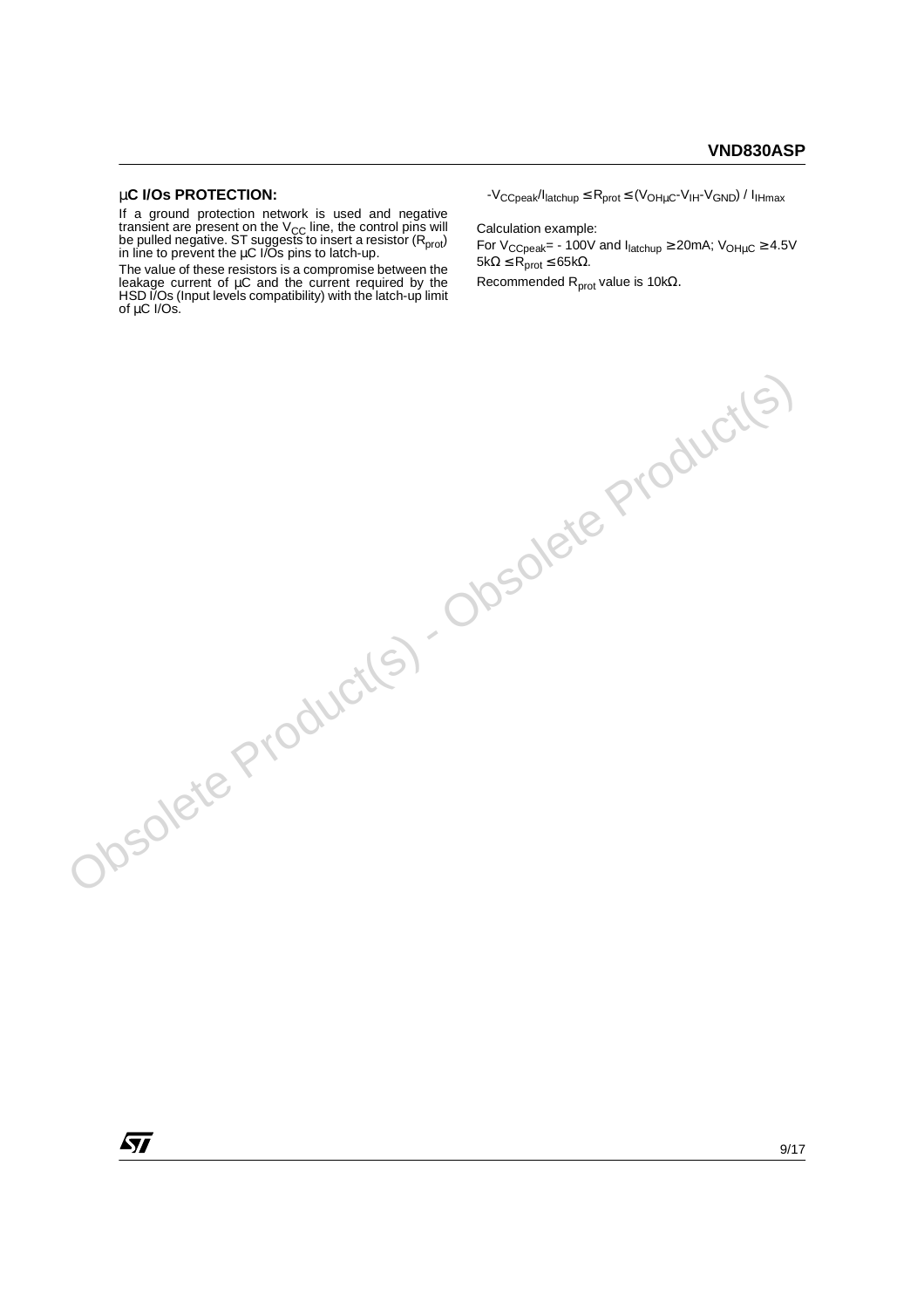# Off State Output Current













2 2.2 2.4  $2.6$ 



57

-50 -25 0 25 50 75 100 125 150 175 Tc  $(^{\circ}C)$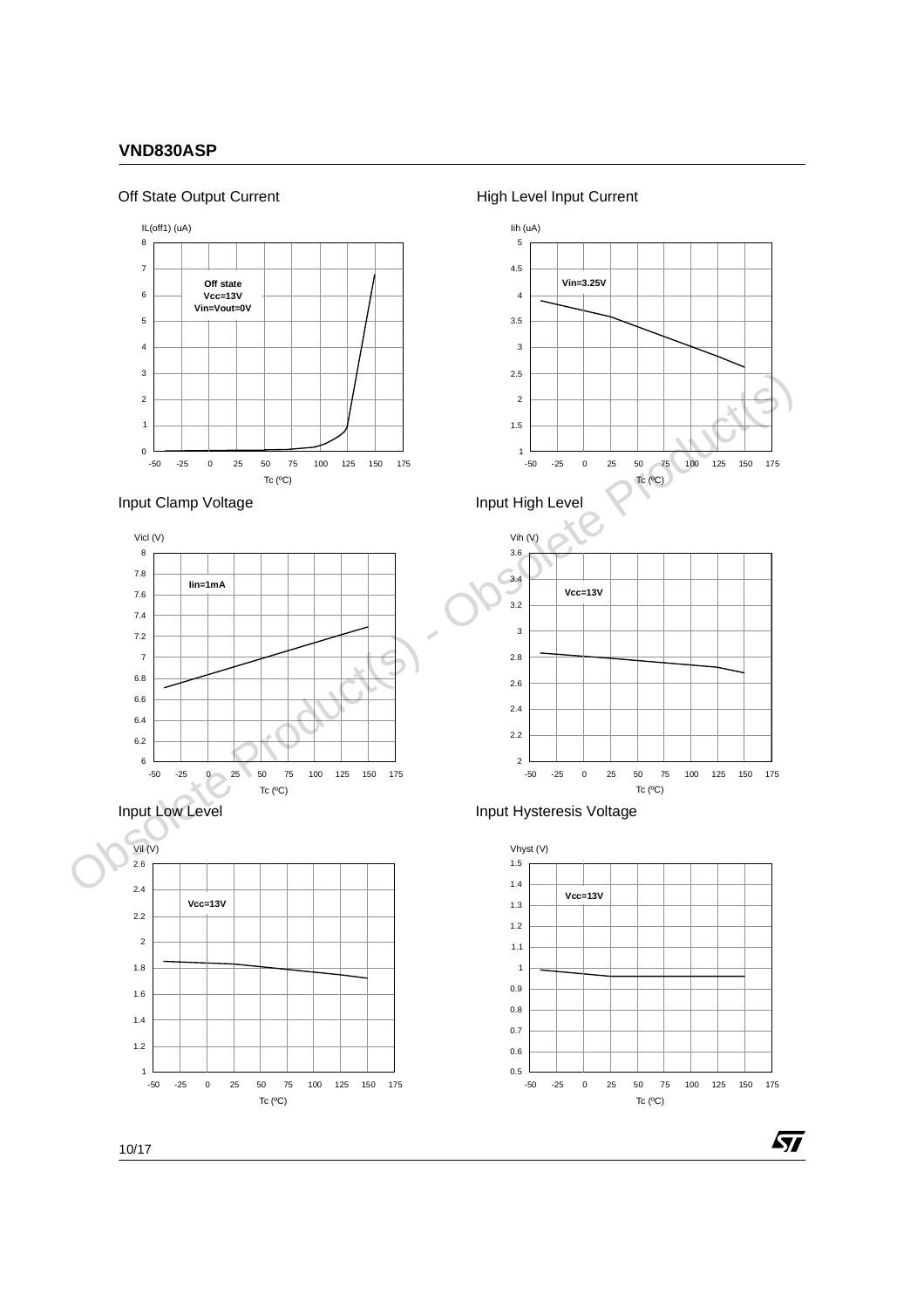# Overvoltage Shutdown



dVout/dt(on) (V/ms)







57









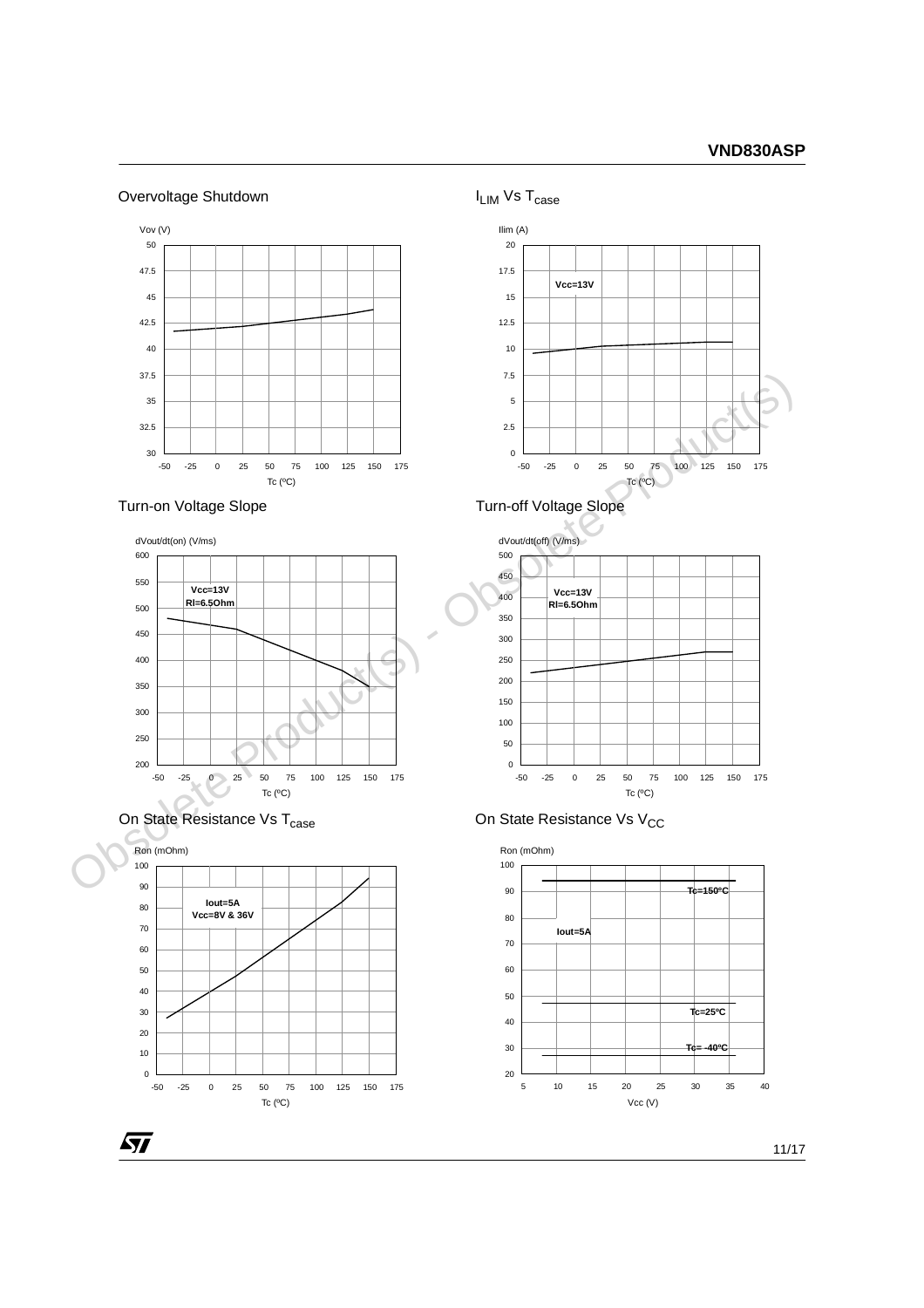

#### **Maximum turn off current versus load inductance**

$$
A = Single \text{ Pulse at } T_{Jstart} = 150^{\circ}C
$$

B= Repetitive pulse at T<sub>Jstart</sub>=100°C

 $C=$  Repetitive Pulse at  $T_{Jstart}=125^{\circ}C$ 

# Conditions:

 $V_{CC}$ =13.5V

Values are generated with  $R_L=0$  $\Omega$ 

In case of repetitive pulses, T<sub>jstart</sub> (at beginning of each demagnetization) of every pulse must not exceed the temperature specified above for curves B and C.





冈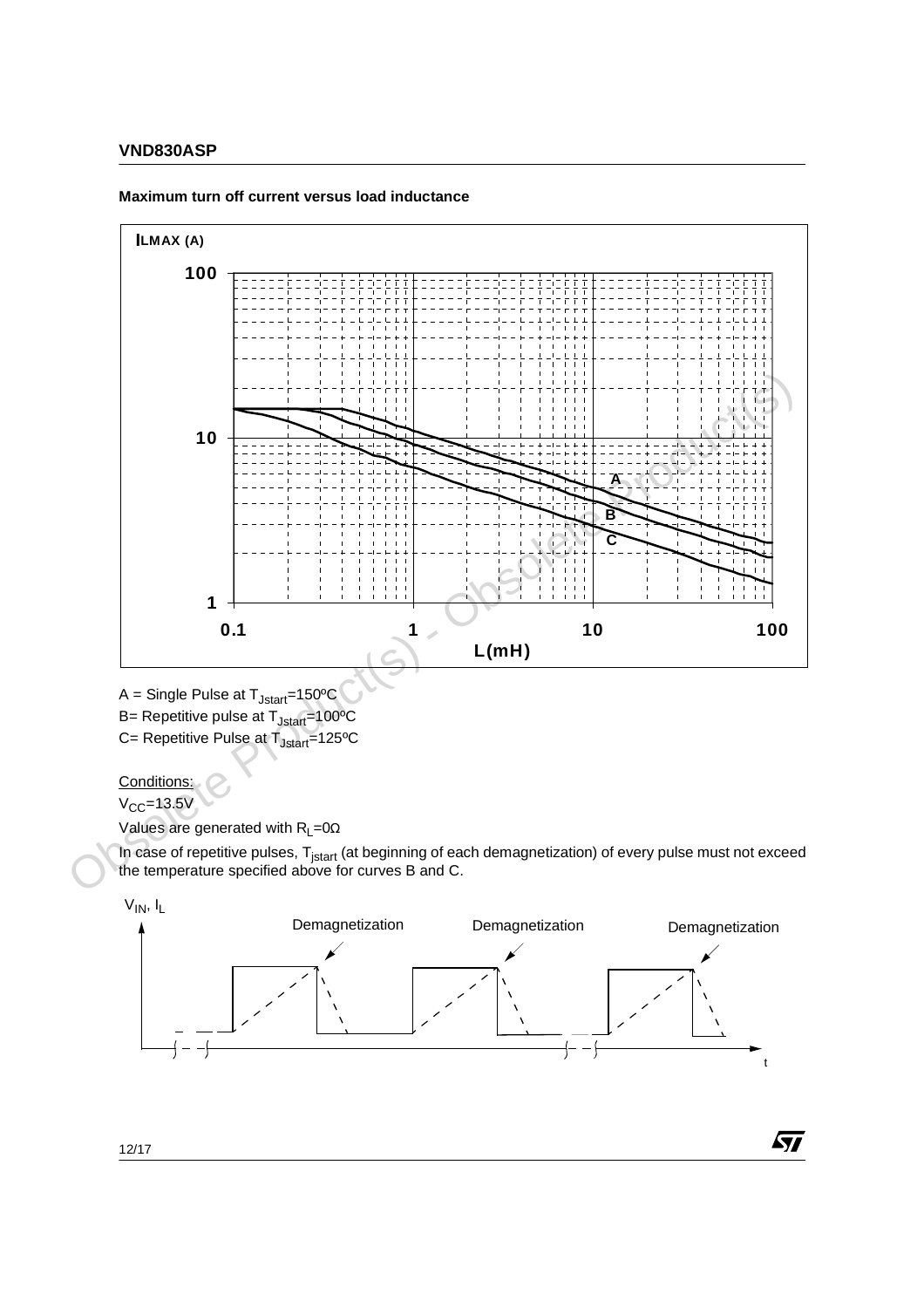# **PowerSO-10™ THERMAL DATA**

# **PowerSO-10™ PC Board**



**Rthj-amb Vs PCB copper area in open box free air condition**

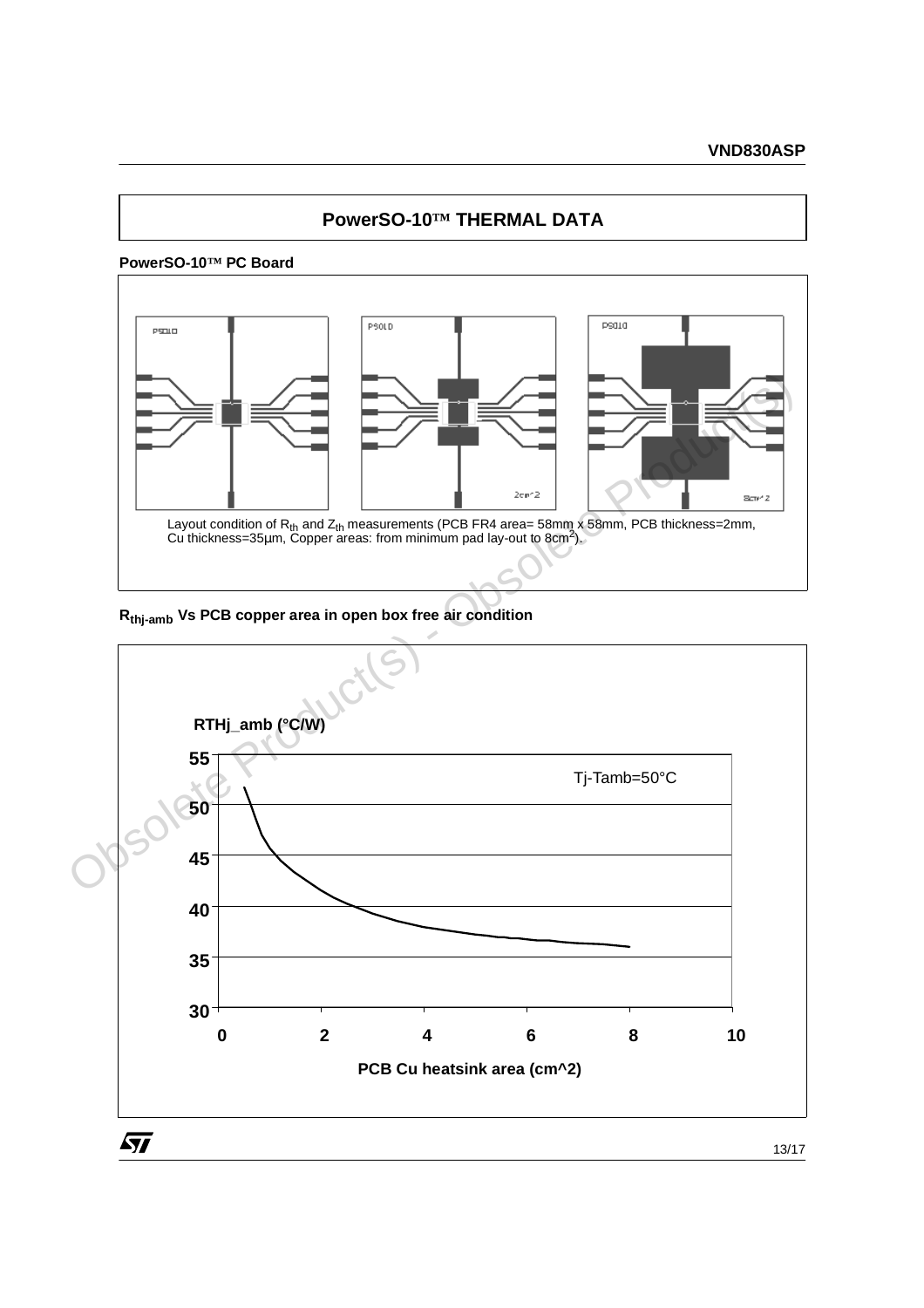

**PowerSO-10 Thermal Impedance Junction Ambient Single Pulse**

**Thermal fitting model of a double channel HSD in PowerSO-10**



#### **Pulse calculation formula**

 $Z_{TH\delta} = R_{TH} \cdot \delta + Z_{THtp} (1 - \delta)$ 

where 
$$
\delta = t_p/T
$$

**Thermal Parameter**

| Area/island (cm <sup>2</sup> ) | 0.5      | 6  |
|--------------------------------|----------|----|
| R1 (°C/W)                      | 0.15     |    |
| R2 (°C/W)                      | 0.8      |    |
| R3( °C/W)                      | 0.7      |    |
| R4 (°C/W)                      | 0.8      |    |
| R5 (°C/W)                      | 12       |    |
| R6 (°C/W)                      | 37       | 22 |
| $C1$ (W.s/ $°C$ )              | 0.0006   |    |
| $C2$ (W.s/ $°C$ )              | 2.10E-03 |    |
| $C3$ (W.s/ $°C$ )              | 0.013    |    |
| $C4$ (W.s/ $\degree$ C)        | 0.3      |    |
| $C5$ (W.s/ $\degree$ C)        | 0.75     |    |
| $C6$ (W.s/ $\degree$ C)        | 3        | 5  |

*ST*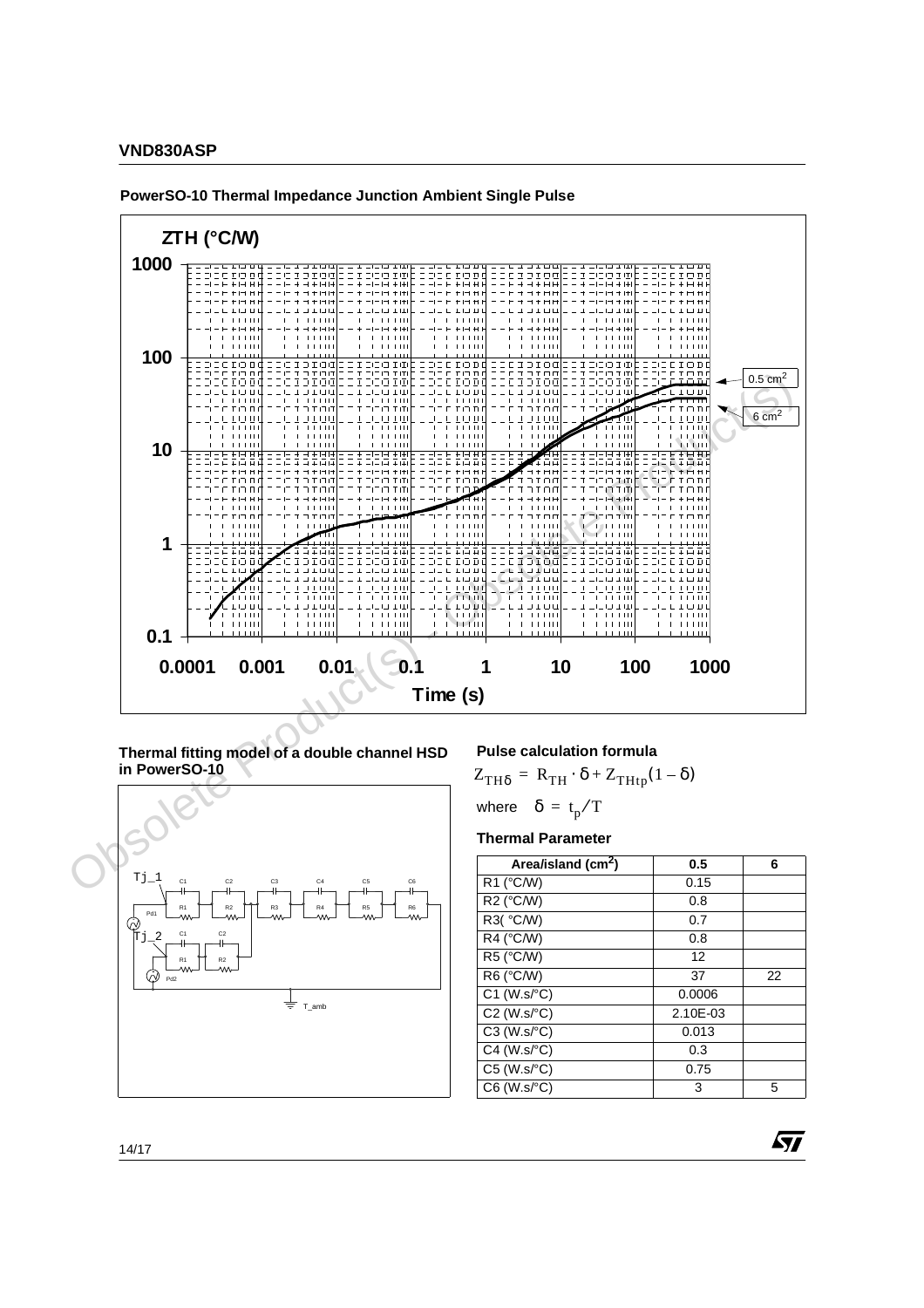| DIM.                    |                                                                      | mm.                 |                                    |                           | inch   |                |  |
|-------------------------|----------------------------------------------------------------------|---------------------|------------------------------------|---------------------------|--------|----------------|--|
|                         | MIN.                                                                 | <b>TYP</b>          | MAX.                               | MIN.                      | TYP.   | MAX.           |  |
| Α                       | 3.35                                                                 |                     | 3.65                               | 0.132                     |        | 0.144          |  |
| $A(*)$                  | 3.4                                                                  |                     | 3.6                                | 0.134                     |        | 0.142          |  |
| $\overline{A1}$         | 0.00                                                                 |                     | 0.10                               | 0.000                     |        | 0.004          |  |
| $\overline{B}$          | 0.40                                                                 |                     | 0.60                               | 0.016                     |        | 0.024          |  |
| $\overline{B(*)}$       | 0.37                                                                 |                     | 0.53                               | 0.014                     |        | 0.021          |  |
| $\overline{C}$          | 0.35                                                                 |                     | 0.55                               | 0.013                     |        | 0.022          |  |
| $C(*)$                  | 0.23                                                                 |                     | 0.32                               | 0.009                     |        | 0.0126         |  |
| D                       | 9.40                                                                 |                     | 9.60                               | 0.370                     |        | 0.378          |  |
| D <sub>1</sub>          | 7.40                                                                 |                     | 7.60                               | 0.291                     |        | 0.300          |  |
| E                       | 9.30                                                                 |                     | 9.50                               | 0.366                     |        | 0.374          |  |
| E <sub>2</sub>          | 7.20                                                                 |                     | 7.60                               | 0.283                     |        | 300            |  |
| $E2$ (*)                | 7.30                                                                 |                     | 7.50                               | 0.287                     |        | 0.295          |  |
| E4                      | 5.90                                                                 |                     | 6.10                               | 0.232                     |        | 0.240          |  |
| $E4(*)$                 | 5.90                                                                 |                     | 6.30                               | 0.232                     |        | 0.248          |  |
| ${\bf e}$               |                                                                      | 1.27                |                                    |                           | 0.050  |                |  |
| F                       | 1.25                                                                 |                     | 1.35                               | 0.049                     |        | 0.053          |  |
| $F(*)$                  | 1.20                                                                 |                     | 1.40                               | 0.047                     |        | 0.055          |  |
| H                       | 13.80                                                                |                     | 14.40                              | 0.543                     |        | 0.567          |  |
| $H*$                    | 13.85                                                                |                     | 14.35                              | 0.545                     |        | 0.565          |  |
| h                       |                                                                      | 0.50                |                                    |                           | 0.002  |                |  |
| L                       | 1.20                                                                 |                     | 1.80                               | 0.047                     |        | 0.070          |  |
| $\overline{L}$ (*)      | 0.80                                                                 |                     | 1.10                               | 0.031                     |        | 0.043          |  |
| $\alpha$                | 0 <sup>o</sup>                                                       |                     | $8^{\circ}$                        | 0°                        |        | $8^{\circ}$    |  |
| $\alpha$ (*)            | $2^{\circ}$                                                          | $\sim$              | 8 <sup>o</sup>                     | $2^{\circ}$               |        | 8 <sup>o</sup> |  |
| (*) Muar only POA P013P |                                                                      |                     |                                    |                           |        |                |  |
|                         |                                                                      | ₽<br>┋              | $\overline{\mathsf{B}}$            | $\Box$ 0.10 A B           |        |                |  |
| <b>VOSOIG</b>           | $\vert \mathbf{u} \vert$<br>$\mathbf{u}$<br>H<br>E<br>Ш<br><b>II</b> | 10<br>$\mathsf{E}2$ | b.<br>$\mathbf{u}$<br>$\mathbf{u}$ | n.<br>E4<br>$\mathbf{II}$ |        |                |  |
|                         |                                                                      | 開<br>Ū              | 了<br><b>PLANE</b>                  | <b>SEATING</b><br>Ħ       | Ħ<br>開 |                |  |

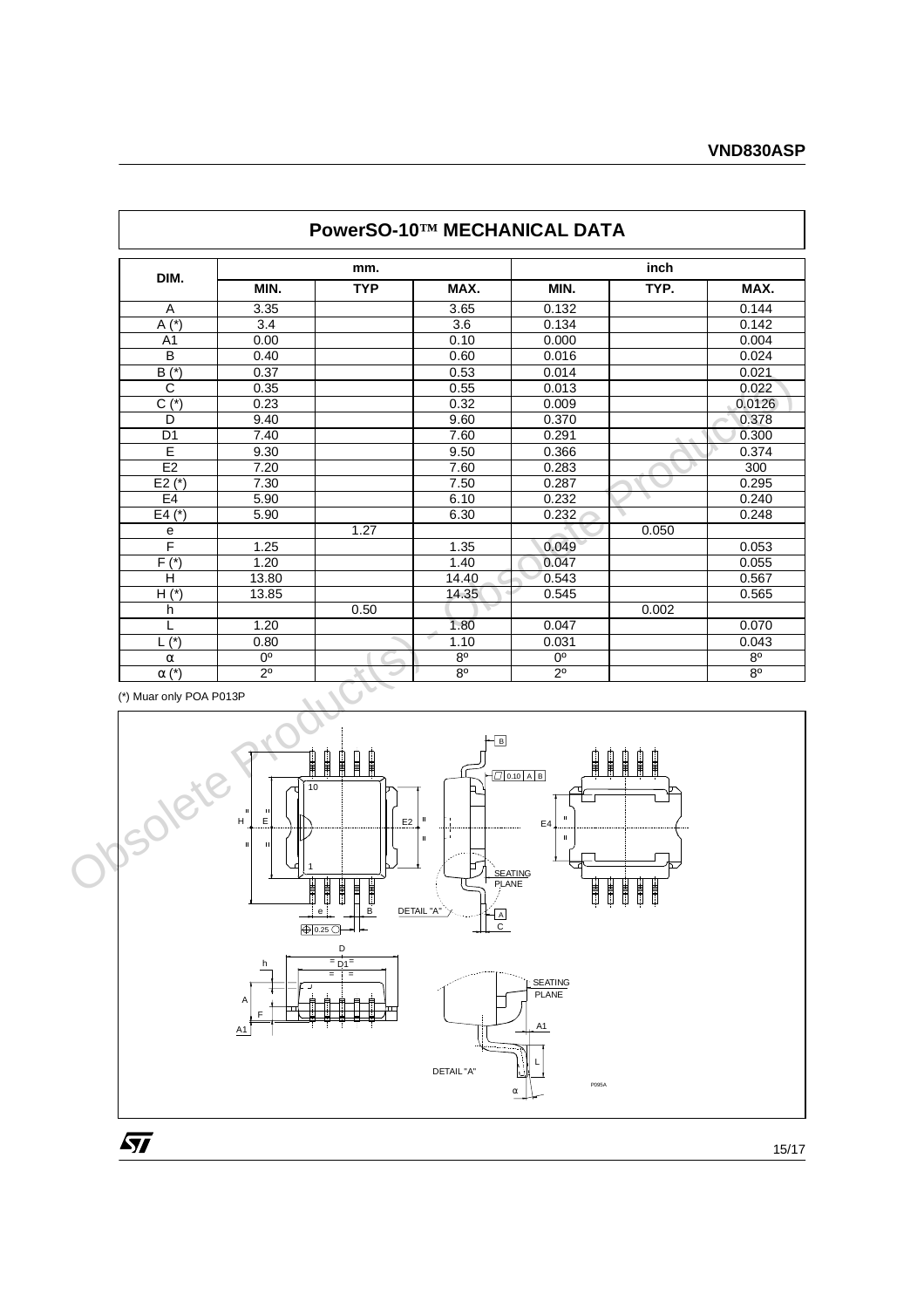

ST